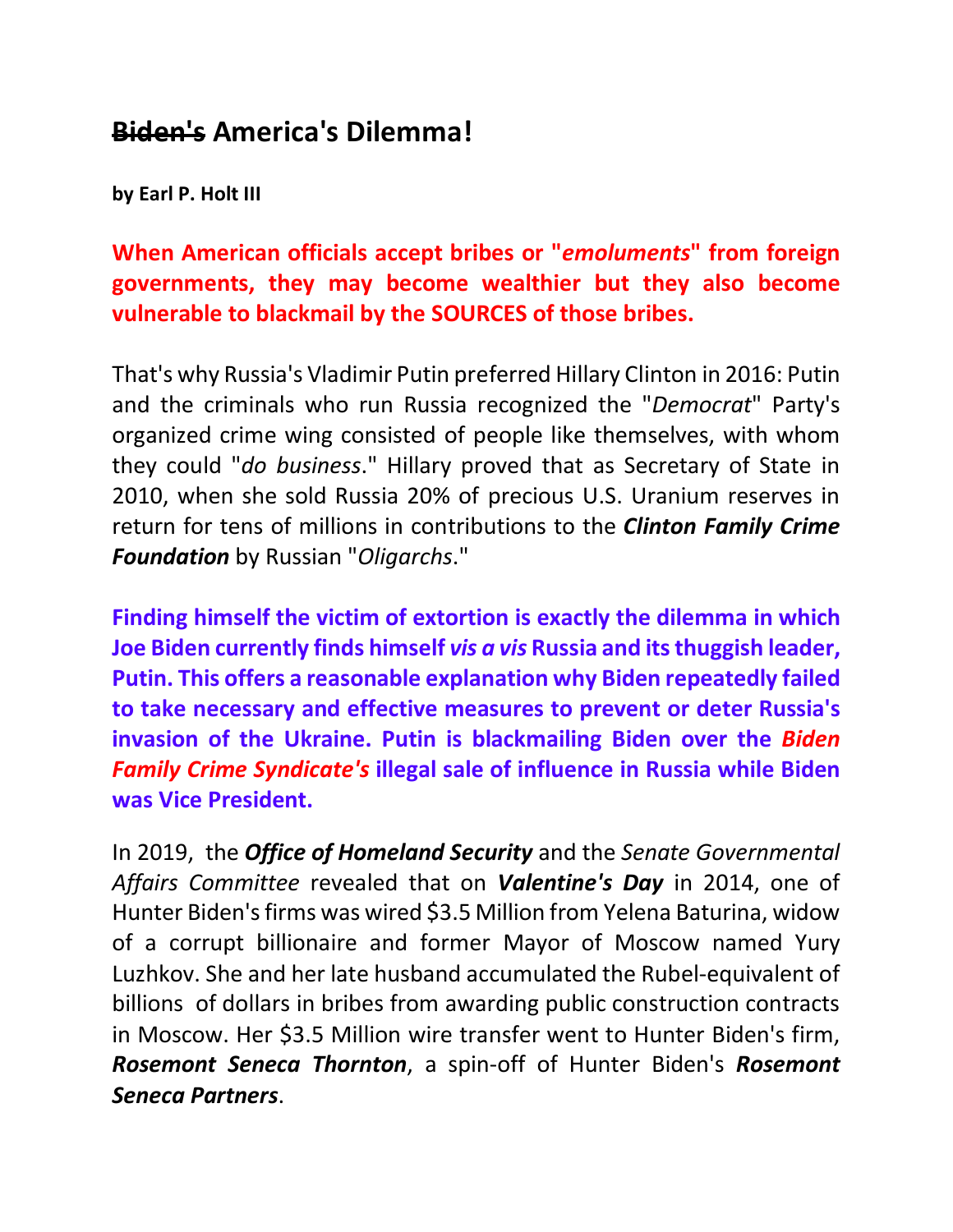**Yelena Baturina's \$3.5 Million "***valentine"* **was a** *quid pro quo* **payment to Hunter Biden and his partners for illegally setting up a fraudulent account at** *J.P. Morgan***, through which Yelena Baturina was later able to LAUNDER \$400 Million of her late husband's ill-gotten gains using American banks. She was desperately attempting to avoid seizure of her assets by Russian officials because she was under investigation in Russia and facing criminal indictments there. She eventually fled to London.**

Evidence that Joe Biden is being extorted by Putin has been clear throughout his presidency. The first thing Biden did as president was shut-down the *Keystone XL Pipeline* and prohibit exploration and fracking for gas and oil on public lands. This immediately ended U.S. energy independence and drove up the world price of oil. It also created a windfall for Russia and Vladimir Putin, whose oil and gas exports have generated *windfall profits* after dramatically rising in value.

## **Since the U.S. must currently import \$700 Million worth of Russian oil per day owing to Biden's U.S. energy policy, it is clear that Biden's energy policy helped FUND Putin's invasion of the Ukraine.**

Soon after killing the *Keystone XL Pipeline*, Biden then **APPROVED** Russia's *Nord Stream* **natural gas pipeline** supplying many NATO countries such as Germany. As the Trump Administration and the Reagan Administration before it wisely recognized, Russian natural gas supplies to NATO countries would inevitably be used as leverage to manipulate Western nations and weaken the bonds of NATO. This is exactly what has happened, and it was painfully evident in Germany's initial reluctance to come to the aid of the Ukraine following that nation's invasion by Russia.

Evidence that Biden is being extorted by Russia is also suggested by America's own response to the Russian invasion of the Ukraine. Russia began to amass tens of thousands of soldiers on the Ukraine's Eastern Border beginning in April of 2021. The Biden Administration ignored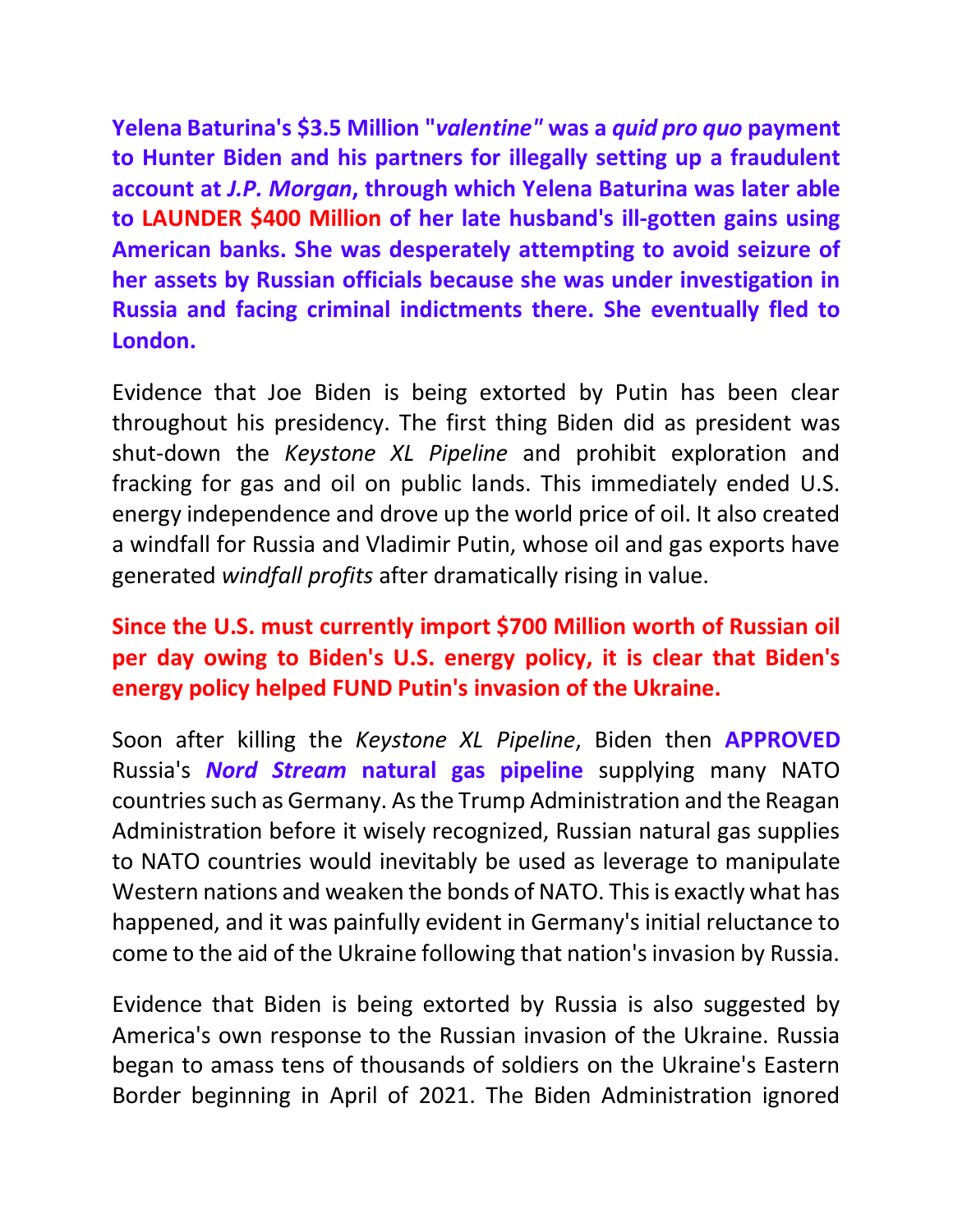Russia's growing concentration of troops, and focused instead on its higher priority of indoctrinating America's armed forces with *Critical Race Theory* and placing women, *transgendered* circus freaks and queers in command of elite combat units.

The Biden Administration's response to the invasion of a sovereign nation by Russia was to impose a few ineffective economic sanctionsthat avoided impacting Russia's energy sector. Their lack of effectiveness was demonstrated when Russia ignored Biden's sanctions and invaded the Ukraine despite his threats. Biden's weak and ineffectual response was reminiscent of the Obama regime when Russia previously invaded the Ukraine back in 2014: Obama sent them blankets instead of desperatelyneeded arms.

**What the U.S. should have done was arm the Ukraine LAST SUMMER with defensive weapons such as "***Stinger***" Missiles, "***Javelin***" Anti-Tank Weapons and "***Harpoon"* **Missiles. The** *Stinger* **"Surface-to-Air" Missile and** *Javelin* **Anti-Tank Weapon are the reason primitive goat-herders in Afghanistan successfully drove out the invading Soviet Army in 1989, after a decade of Soviet occupation.**

*Stingers* now cost about \$38,000 per weapon, but they can successfully shoot down Russia's \$40 Million jet-fighters, a very economic trade-off for the U.S. and an unsustainable cost for Russia. *Stingers* are equally deadly against Russia's "*Hind*" helicopter gun-ships that now cost \$36 Million. The only *Stingers* and *Javelins* the Ukrainians currently possess are the few sent to them by President Trump.

In other words, contributing a timely supply of America's small and handheld, *state-of-the-art* weapon systems to the Ukraine might well have deterred the Russian Army in its tracks. **The U.S. federal government currently spends \$685 Million per hour,** so a modest expenditure of a couple of billion dollars in high tech arms to the brave citizens of the